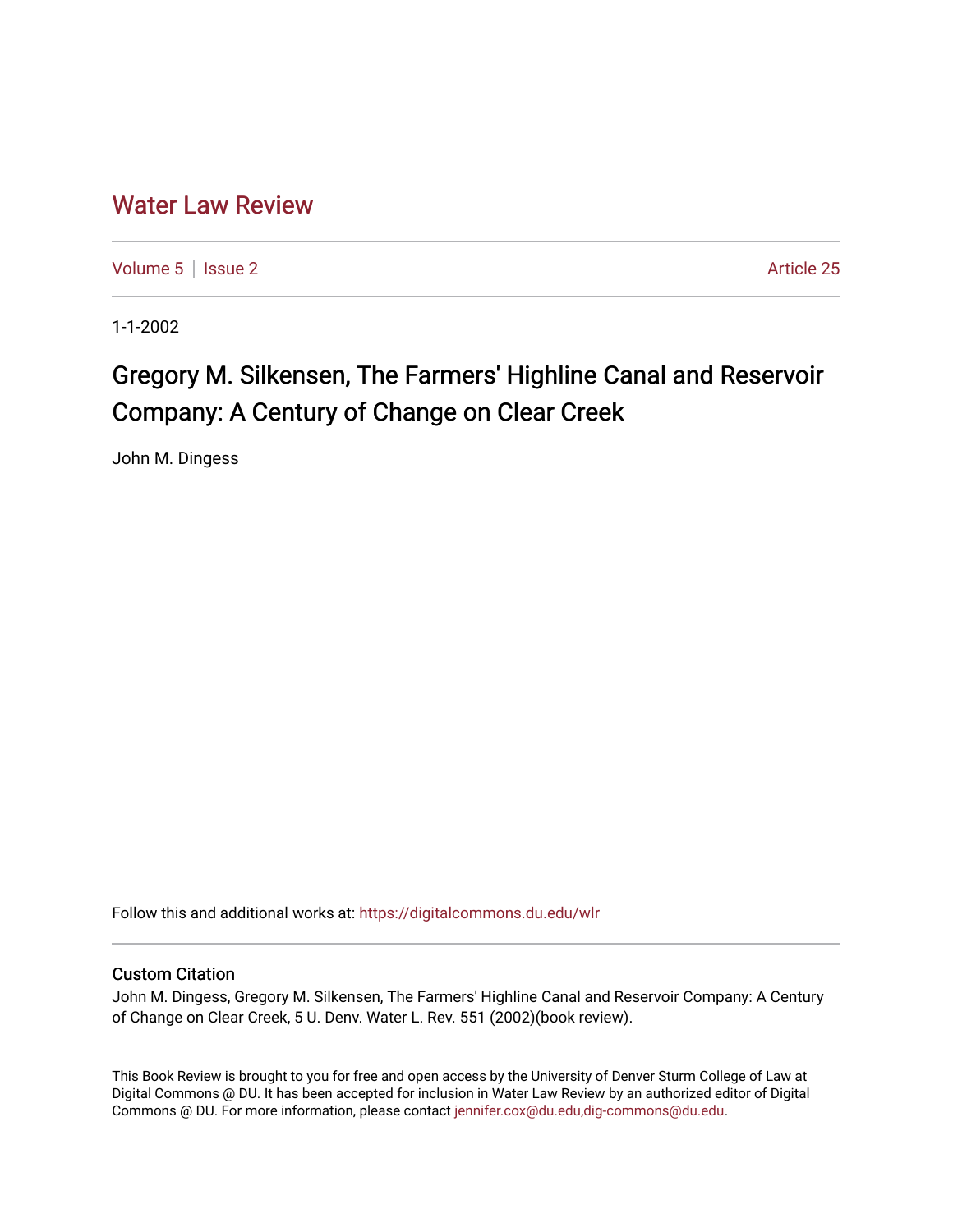### **BOOK REVIEW**

### **GREGORY M. SILKENSEN, THE FARMERS' HIGHLINE CANAL AND RESERVOIR COMPANY: A CENTURY OF CHANGE ON CLEAR CREEK,** North Suburban Printing, Denver, Colorado (2000); 164pp; softcover.

#### REVIEWED BYJOHN M. **DINGESS**

To borrow a cliché from the popular press, this is a "must read" for any water rights attorneys, engineers, and other professionals whose practice deals in any way with Clear Creek.

The author was commissioned **by** the Farmers' High Line Canal and Reservoir Company Board of Directors to write a history of the company. Mr. Silkensen worked on the project simultaneously while pursuing a Doctorate in History at the University of Colorado. However, from the text, the hundreds of footnotes, the lengthy appendix, the numerous photographs and the half dozen useful maps, the reader quite quickly deduces this composition certainly became a labor of love for the author.

The book is subdivided into five chapters. They provide a history and understanding of not only the Farmers' High Line Canal system, but also the interrelationship between that complex system, and other mutual ditches and water rights located on Clear Creek.

Chapter One, The Origins of the Farmers' High Line Canal, begins with the details of a May 1885 meeting between approximately twenty men on a remote farm owned by Detrick Schrader in what was then northern Arapahoe County. The group, composed of farmers like Schrader and a few businessmen, wished to supply additional water to their irrigated agricultural lands. It is truly astounding to note that by the following January of 1886, this group had surveyed several existing and proposed alternate canal routes, incorporated their mutual ditch company, obtained funding and acquired what was theretofore known as the Golden Canal, these accomplishments put them in the position to deliver water during the following irrigation season. One wonders if a group of investors and professionals today could accomplish such an undertaking so as to have a major canal system up and running in approximately six months.

The initial chapter goes on to detail the history of the region leading up to the incorporation of the Farmers' High Line Canal. The text recites a wonderful lineage of both the physical system and owners and operators of the system. Parts of this chapter are reminiscent of *Genesis 5:1-32* or *Luke 4:24-38* with the details of who was a predecessor in interest to whom. However, with the aid of an excellent illustration,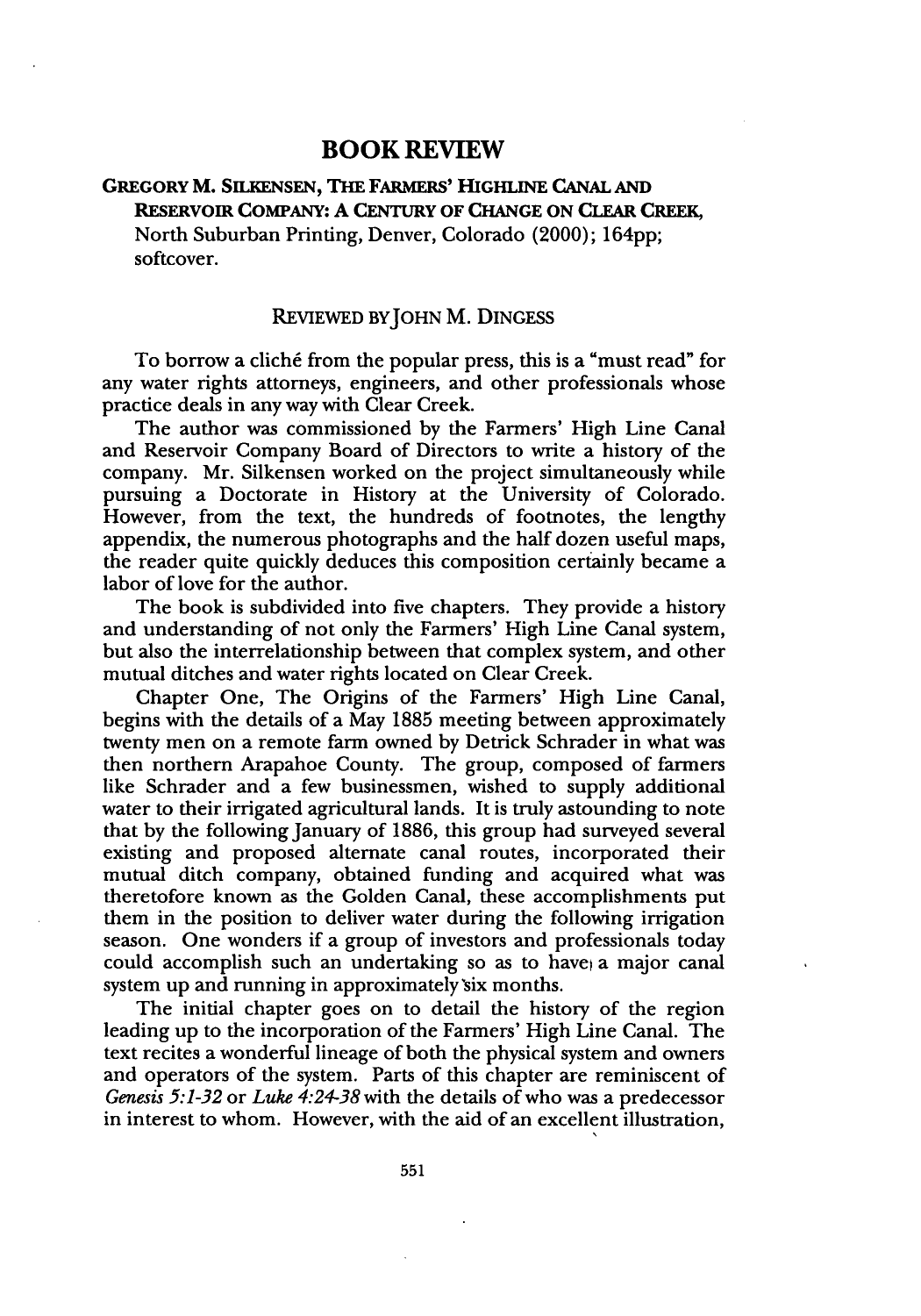the lineage of the physical facilities and the various owners thereof clarifies what could easily be a hazy understanding of the interaction of water rights on Clear Creek. The first chapter concludes with a discussion of the Company's priorities and an excellent explanation of the so-called "schedule," "statutory," and "stock water." Anyone who has practiced on Clear Creek or who has dealt with Farmers' High Line Canal shares knows the different types of water have different characteristics and different values. This explanation is quite useful for anyone who wishes to better understand these different classes of Farmers' High Line Canal water rights.

The second chapter, entitled Fiscal Challenges, provides insight not only to the early fiscal challenges facing the Farmers' High Line Company, but also the financing challenges that any of the many ditch companies of the state faced in the late nineteenth and early twentieth centuries. An interesting discussion is presented regarding the development of roads, and the often-heated debates between county commissioners (those who in this era were most often responsible for road building) and ditch companies regarding the bridging of ditches and the allocation of costs therefor. The chapter also includes the history of the first enlargement of the Farmers' High Line Canal Company and how the company and its shareholders dealt with its first stock assessment, something that did not occur until nine years after the company was incorporated. While the annual assessment of the shareholders in a mutual ditch company is common today, the text explains that such was not common in the late nineteenth century. Understanding this history gives one a new appreciation for the accomplishments of this and other ditch companies while working under such tight budgetary constraints.

Chapter Three discusses water scarcity. This discussion serves to remind all readers that not only were 1950-1954 and other more recent years lacking in precipitation, but also drought events have consistently occurred throughout the modern history of this state and will no doubt persist. A particularly intriguing element of this chapter is a section dealing with the attempt to obtain administration of water users in former Water District 23 during the first decade of the twentieth century. Apparently, water rights users in the Upper South Platte Basin would routinely ignore lawful administration and it was not until after representatives of the Farmers' High Line Canal Company and others formed a watchdog group known as Clear Creek Valley Water Protective Association, that enough pressure was put on the state water administrative officials that they took action. However, District 23 administration, or lack thereof, continued to be a problem for five decades. It was somewhat humorous to note that administration in District 23 was still lacking after the 1940s, and that it was not until the Metro area cities of Denver, Thornton and Aurora purchased a significant number of District 23 water rights before legitimate administration occurred.

Chapter Four deals with the canal operation and water quality. In the same way as the Internet and gauging stations that report using